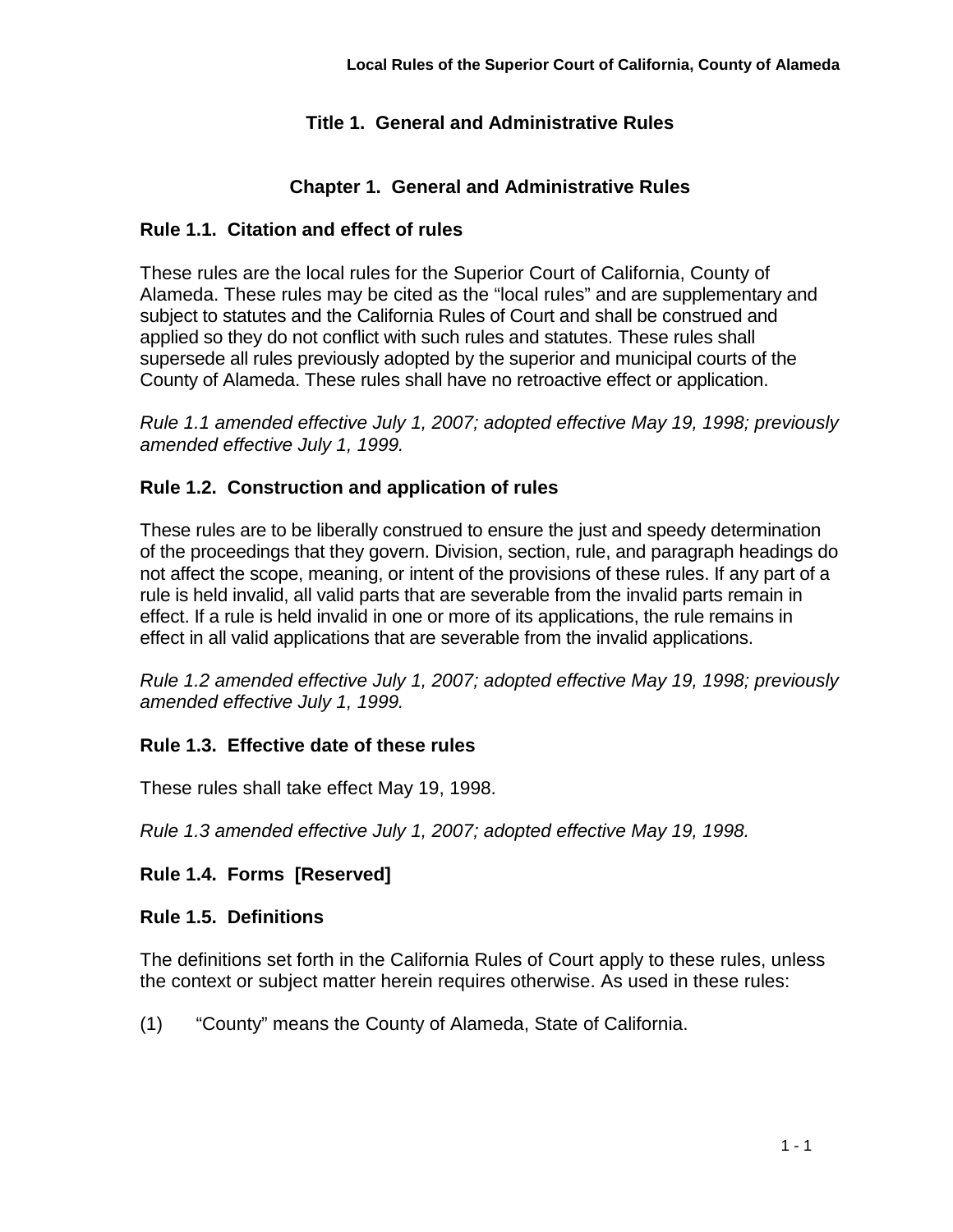- (2) "Court" means the Superior Court of California, County of Alameda, and shall include and apply to any judge, commissioner, or referee who is a duly appointed or elected member of this court and to any judge who has been assigned by the Chairman of the Judicial Council to serve, and is serving, as a judge of this court, including any retired judge who is so assigned and is serving, and any attorney designated by the presiding judge as a temporary judge.
- (3) "Rule" is a local rule of the Superior Court of California, County of Alameda.
- (4) "Clerk" means the clerk and any deputy clerks of the Superior Court of California, County of Alameda.
- (5) "Northern Division" means the combined geographic limits of Alameda, Albany, Berkeley, Emeryville, Oakland, and Piedmont; served by the René C. Davidson Alameda County Courthouse.
- (6) "Southern Division" means the combined geographic limits of Hayward, San Leandro, Fremont, Newark, Union City, unincorporated areas of Ashland, Castro Valley, Cherryland, Fairview, San Lorenzo, and Washington Township, served by the Hayward Hall of Justice.
- (7) "Eastern Division" means the combined geographic limits of Dublin, Livermore, Pleasanton, unincorporated areas of Sunol, East to the San Joaquin County line, West to Schafer Ranch Road, North to the Contra Costa County Line, South to Andrade Road, and Southeast to the Santa Clara County line; served by the Gale/Schenone Hall of Justice.

*Rule 1.5 amended and renumbered effective July 1, 2007; adopted as rule 1.4 effective May 19, 1998; previously amended effective July 1, 1999.*

# **Rule 1.6. Judges' vacation day**

A day of vacation for a judge of the court is an approved absence for one full business day. Other absences from the court listed in California Rules of Court, rule 10.603(c)(2)(H) are excluded from this definition.

*Rule 1.6 amended and renumbered effective July 1, 2007; adopted as rule 1.12 effective July 1, 2001; previously amended effective January 1, 2007.*

# **Rule 1.7. Electronic devices in courthouses and other court locations**

# **(a) Definitions**

(1) As used in this rule, "electronic devices" include cameras, video recorders, audio recorders, cellular or digital phones, notebook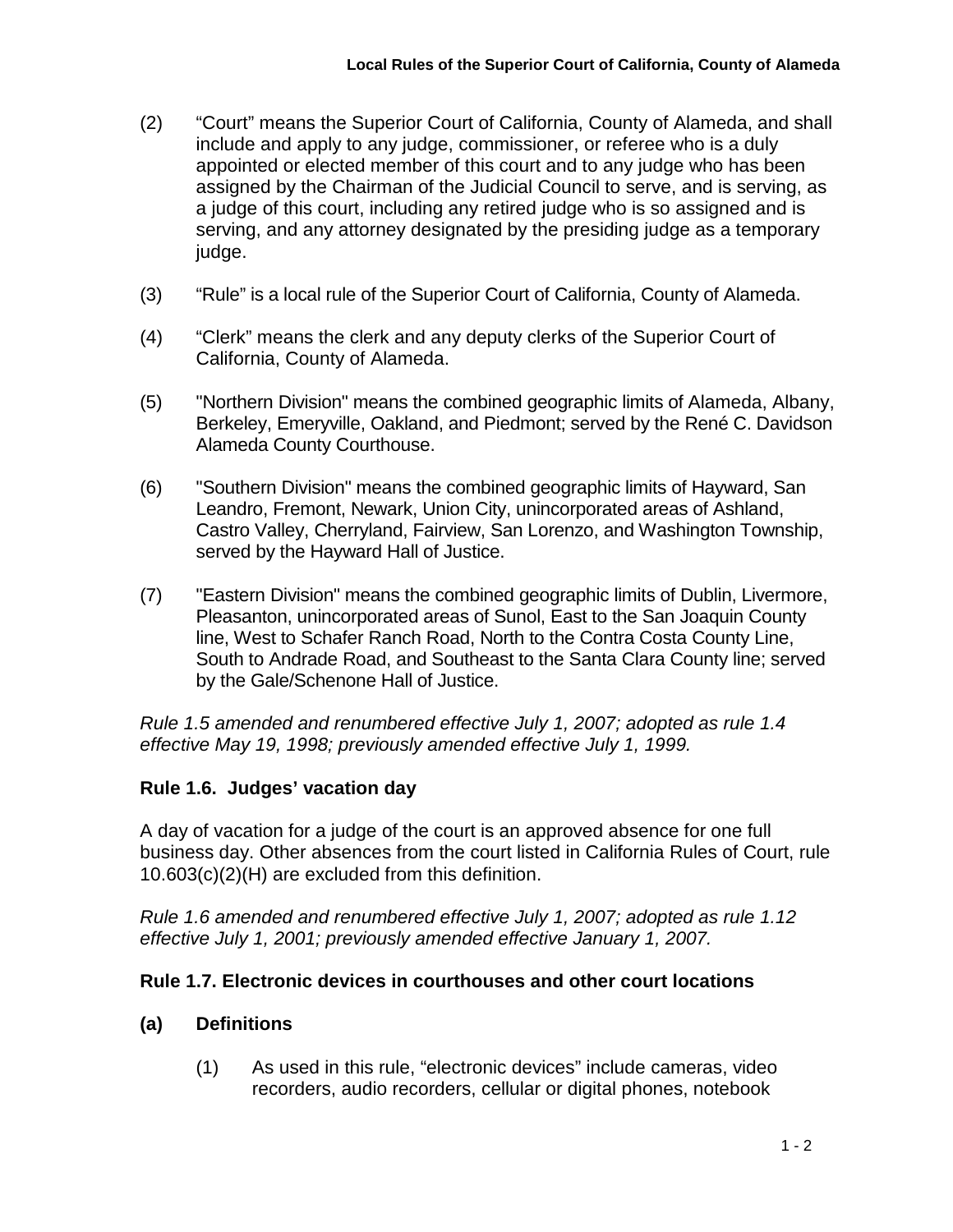computers, iPads and other tablet computers, and all similar electronic, cable, digital, computerized or other forms and methods of recording, transmitting, or communicating.

- (2) As used in this rule, "photographing" means recording a likeness, regardless of the method used, including by digital or photographic methods. As used in this rule, photographing does not include drawings or sketchings of the court proceedings.
- (3) As used in this rule, "recording" means the use of any analog or digital device to aurally or visually preserve court proceedings. As used in this rule, recording does not include handwritten notes on the court record, whether by court reporter or by digital or analog preservation.

## **(b) Electronic devices subject to inspection**

Electronic devices are permitted in courthouses and other court locations, but are subject to x-ray or visual inspection by an authorized employee of the Alameda County Sheriff's Office.

### **(c) Prohibited uses of electronic devices in courthouses and other court locations**

- (1) Other than as provided in rule 1.150 of the California Rules of Court or as provided by a judicial officer, persons may not use electronic devices for photographing or recording in any courthouse or other court location.
- (2) Absent permission of a judicial officer, persons must turn off all electronic devices in courtrooms while court is in session.

## **(d) Exceptions**

- (1) The Presiding Judge or designee may approve photographing or recording investitures and other ceremonial or educational programs.
- (2) A judicial officer may permit recording of testimony, if taken by or under the direction of that judicial officer.
- (3) This rule does not prohibit individuals from using electronic devices to photograph or record court files that are otherwise available for public inspection and copying.
- (4) This rule does not prohibit law enforcement individuals from using electronic devices to photograph or record while engaged in the course and scope of their official duties.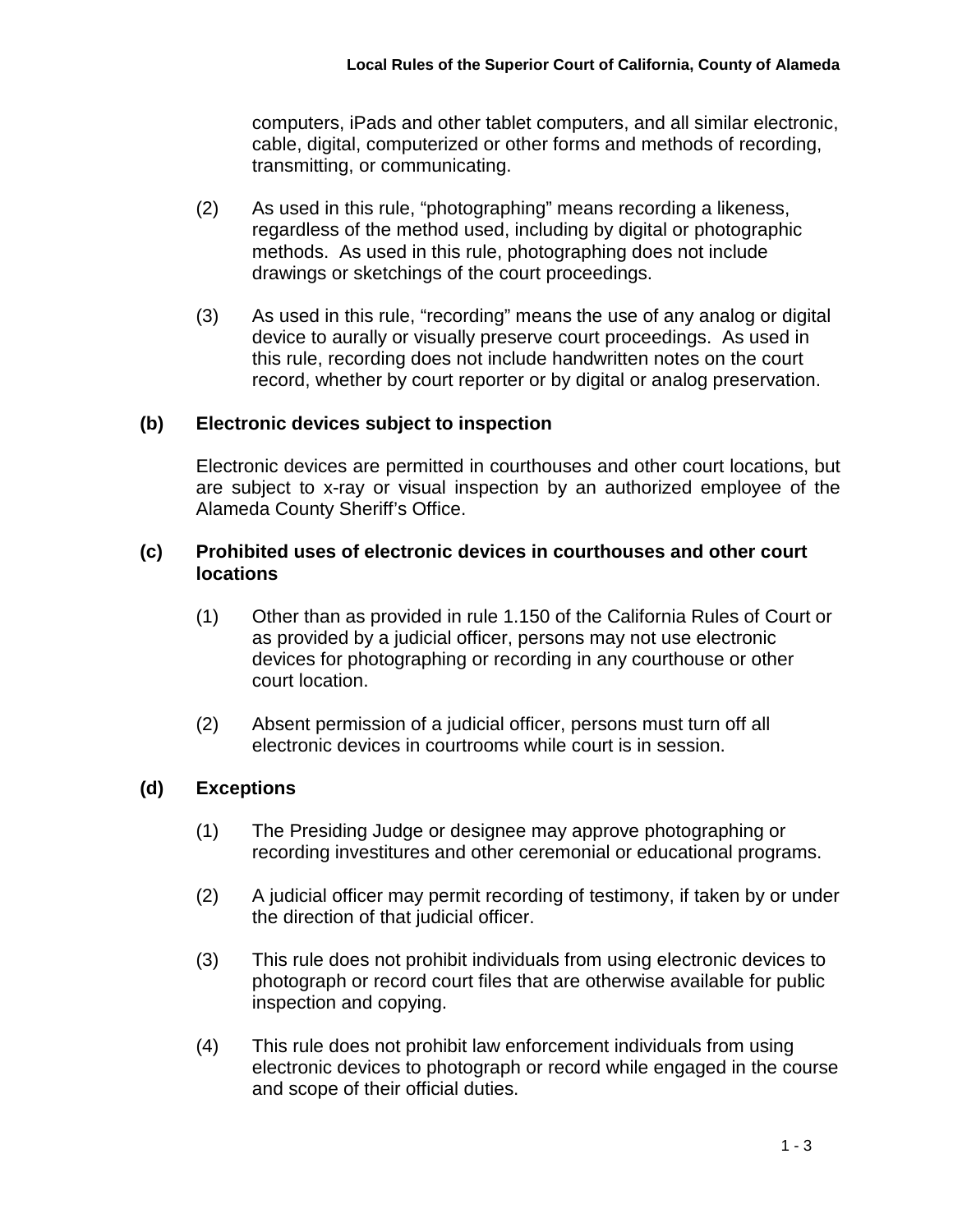# **(e) Enforcement**

Violation of the terms of this rule may result in the confiscation of the electronic device and may be the basis for a citation for contempt of court or an order imposing monetary or other sanctions as provided by law.

*Rule 1.7 amended effective January 1, 2016; retitled as "Electronic devices in courthouses and other court locations" and adopted effective January 1, 2015; former Rule 1.7 (Civil filing venues) repealed effective July 1, 2008; adopted as sections 'A' through 'E' of Appendix to Chapter 1 effective August 1, 2000 and renumbered effective July 1, 2007; previously amended effective January 1, 2002, January 1, 2004, January 1, 2007, July 1, 2007, and January 1, 2008.*

# **Rule 1.8. Facsimile filing**

The court hereby adopts California Rules of Court, rule 2.300 et seq. for the facsimile filing of documents in Civil, Probate, and Family Law proceedings, except those specified in California Rules of Court, rule 2.300(b).

# **(a) Filing**

- (1) The facsimile filing number will be posted on the court's website and will be available at the clerk's office.
- (2) The court accepts direct filing as well as agency filing.
- (3) Documents may be faxed to the court 24 hours a day, although filings received after 4 p.m. or on court holidays or weekends will be deemed filed on the next court day.

# **(b) Attorney fax number**

If an attorney represents the party, the attorney must also include his or her facsimile machine telephone number, designated as a "fax" number below the attorney's state bar number.

## **(c) Conformed copies**

Conformed copies will be available via the court's web page if permitted by the California Rules of Court. Otherwise, a conformed copy of the filing will be returned via facsimile to the number provided unless otherwise requested.

## **(d) Attachments**

Each attachment must be immediately preceded by a faxed insert "tab title page", blank except for the title of the tab typed in the lower left-hand corner of the page. The facsimile usage fee will be assessed for each tab page.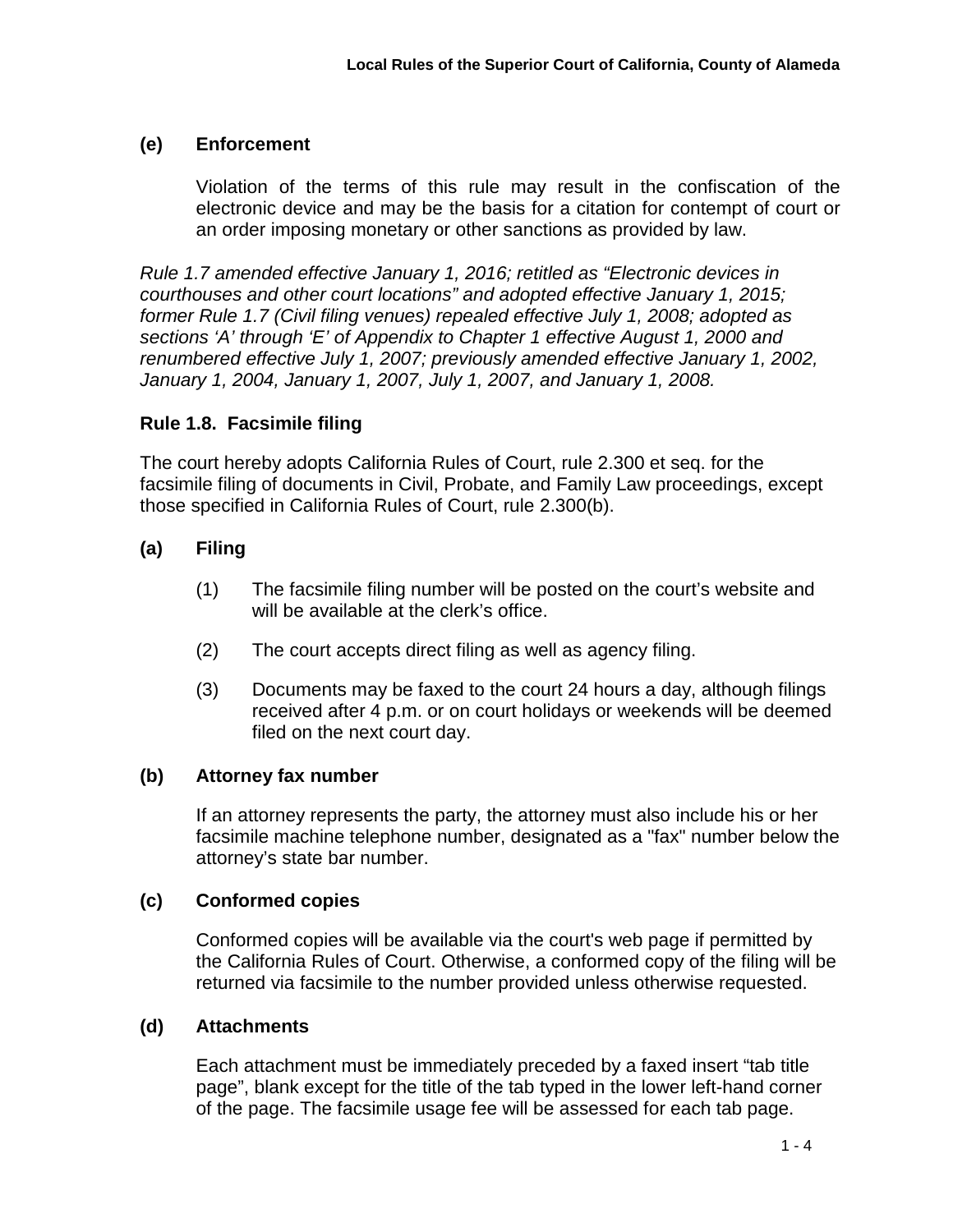# **(e) Rejected filings**

If a document is rejected for filing, the clerk will fax a 'Return Information Sheet' indicating why the filing was rejected usually within two court days.

*Rule 1.8 amended effective January 1, 2009; adopted effective May 19, 1998; previously amended effective August 1, 2000, July 1, 2003, January 1, 2004, January 1, 2007, and July 1, 2007.*

## **Rule 1.9. Presentation of papers for filing in civil, family law, and probate**

# **(a) Definition of a Civil Case.**

For purposes of this rule, a "Civil Case" is an action or proceeding prosecuted by one party against another for the declaration, enforcement, or protection of a right or the redress or prevention of a wrong. Civil Cases include all cases except criminal cases, traffic cases, petitions for habeas corpus, "Family Law Cases" as defined in subparagraph (b) below, and proceedings in the Juvenile Court.

## **(b) Definition of a Family Law Case.**

For purposes of this rule, a "Family Law Case" is any action or proceeding under the Family Code.

## **(c) When this rule does not apply.**

This rule does not apply to pleadings, papers, forms, documents, and writings filed by facsimile transmission in compliance with section 1010.5 of the Code of Civil Procedure, rules 2.300-2.305 of the California Rules of Court, and Local Rule 1.8.

## **(d) Presentation of papers for filing in a Civil Case.**

Except as provided in subparagraphs  $(f) - (i)$ , all pleadings, papers, forms, documents, and writings to be filed in a Civil Case must be presented for filing at the René C. Davidson Courthouse, Room 109, 1225 Fallon Street, Oakland, California 94612, the office of the civil clerk located at the Hayward Hall of Justice, Room 108, 24405 Amador Street, Hayward, California 94544, or at the George E. McDonald Courthouse, First Floor, 2233 Shoreline Drive, Alameda, California 94501.

# **(e) Presentation of papers for filing in a Family Law Case.**

All pleadings, papers, forms, documents, and writings to be filed in a Family Law Case must be presented for filing at the George E. McDonald Courthouse, First Floor, 2233 Shoreline Drive, Alameda, California 94501, or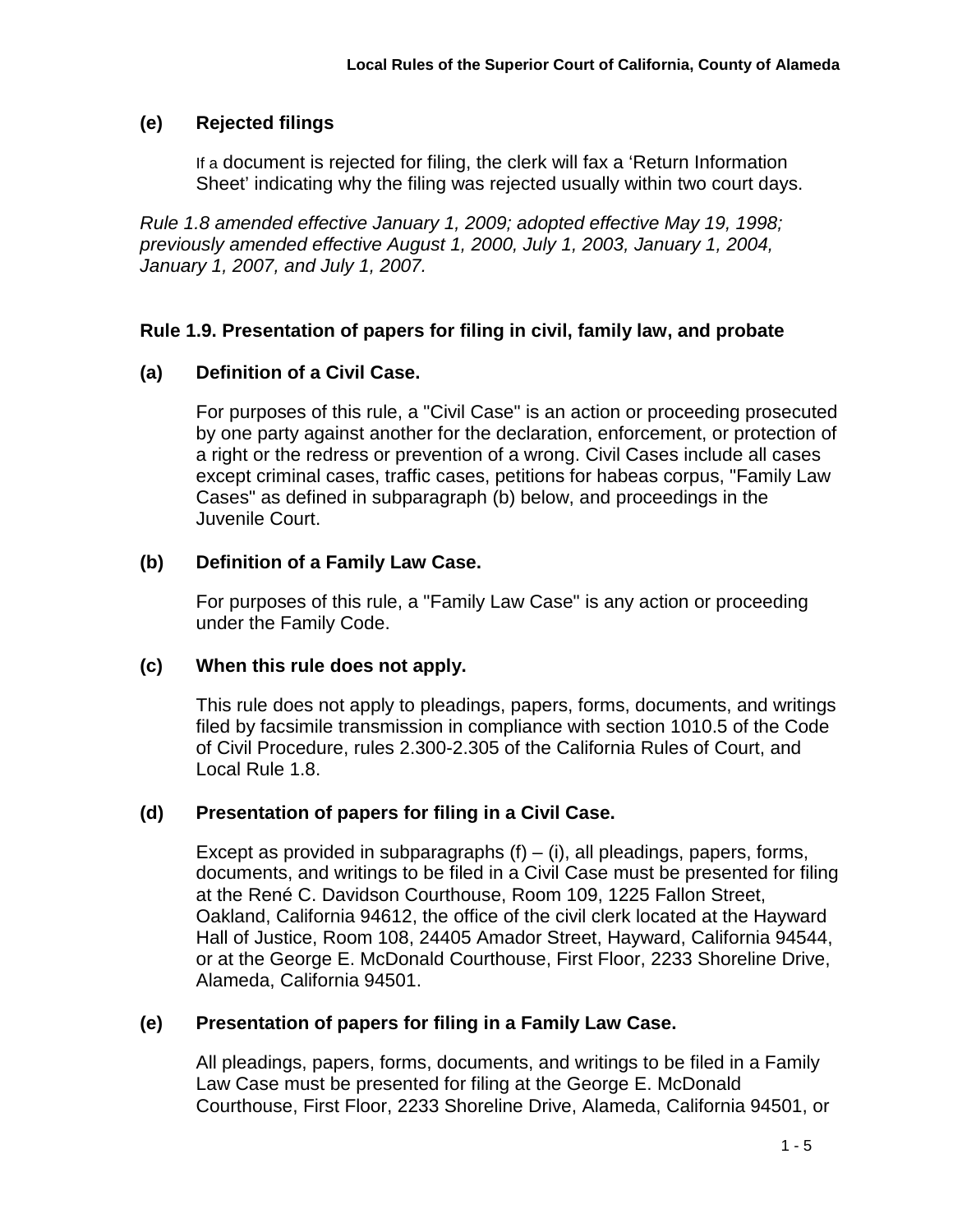at the office of the family law clerk located at the Hayward Hall of Justice, Room 104, 24405 Amador Street, Hayward, California 94544. All pleadings, papers, forms, documents, and writings to be filed in a case requesting issuance of a protective order under Family Code Section 6200 et seq. (Domestic Violence Prevention Act) may also be filed at the René C. Davidson Courthouse, Room 109, 1225 Fallon Street, Oakland, California 94612.

## **(f) Presentation of papers for filing in Probate Code proceedings.**

All pleadings, papers, forms, documents, and writings to be filed in a proceeding under the Probate Code must be presented for filing at the Berkeley Courthouse, 2120 Martin Luther King, Jr. Way, Berkeley, California 94704. Notwithstanding the foregoing, if a proceeding under the Probate Code is assigned to an individual judge or commissioner who generally hears Civil Cases, then paragraph (j) of this rule applies; and, if a proceeding under the Probate Code is assigned to an individual judge or commissioner who generally hears Family Law Cases, then paragraph (e) of this rule applies.

## **(g) Presentation of papers for filing in proceedings under the False Claims Act or the Lanterman-Petris-Short Act.**

All pleadings, papers, forms, documents, and writings to be filed in a case brought under Government Code sections 12650-12656 (False Claims Act) or in a case brought under Welfare and Institutions Code sections 5000 et seq. (Lanterman-Petris-Short Act) must be presented for filing at the René C. Davidson Courthouse, Room 109, 1225 Fallon Street, Oakland, California 94612.

## **(h) Presentation of papers for filing in proceedings requesting issuance of certain protective orders.**

All pleadings, papers, forms, documents, and writings to be filed in a case requesting issuance of a protective order under Welfare and Institutions Code section 15657.03 (Elder Abuse and Dependent Adult Civil Protection Act), Code of Civil Procedure section 527.6 (Civil Harassment Prevention), Code of Civil Procedure section 527.85 (Private Postsecondary School Violence Prevention), or Code of Civil Procedure section 527.8 (Workplace Violence Safety Act) must be presented for filing at the René C. Davidson Courthouse, Room 109, 1225 Fallon Street, Oakland, California 94612 or the Hayward Hall of Justice, Room 104, 24405 Amador Street, Hayward, California 94544.

## **(i) Presentation of papers in an adoption case for filing**

All pleadings, papers, forms, documents, and writings to be filed in an adoption case must be presented for filing at the René C. Davidson Courthouse, Room 109, 1225 Fallon Street, Oakland, California 94612; or the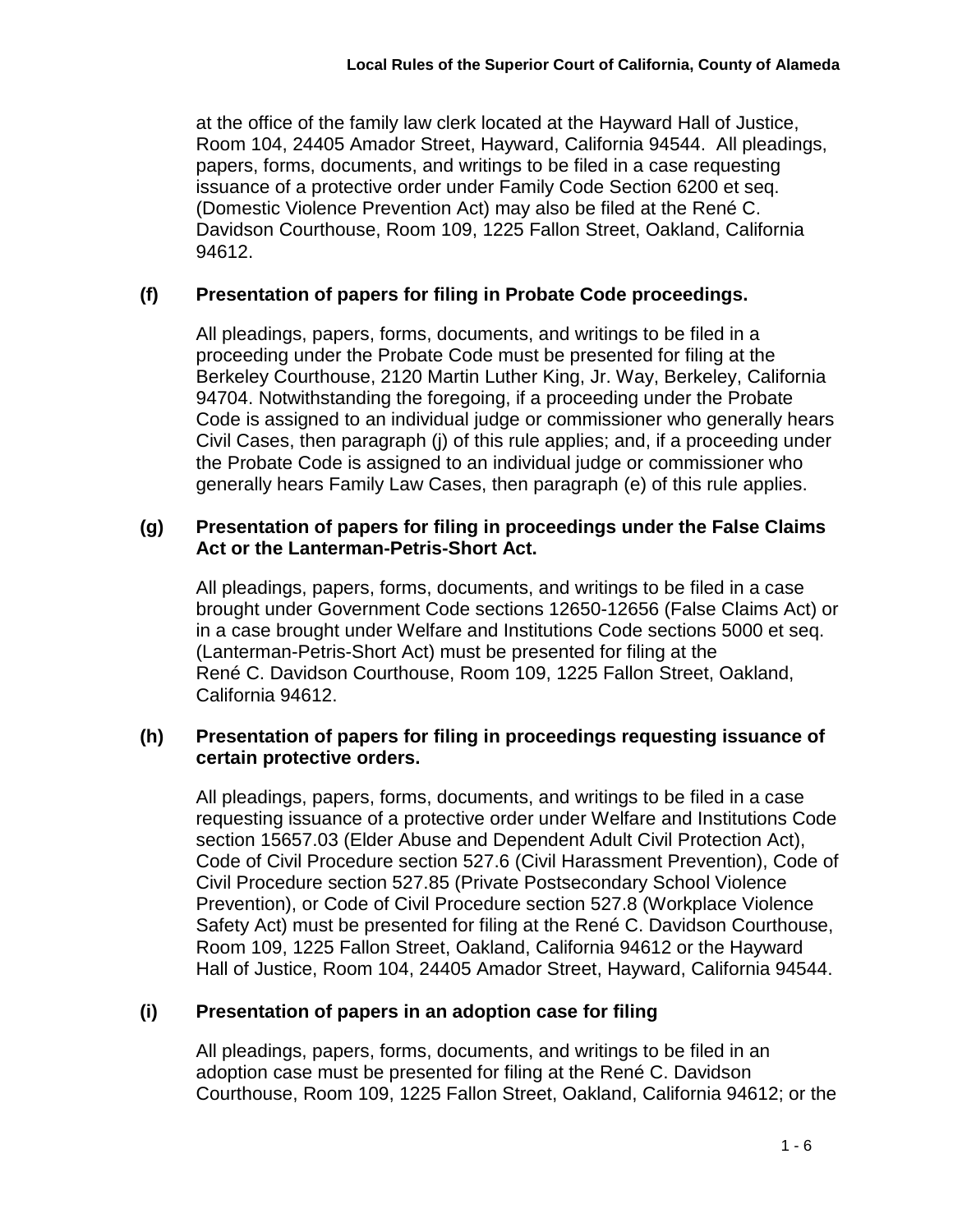office of the civil clerk located at Hayward Hall of Justice, Room 108, 24405 Amador Street, Hayward, California 94544.

*Rule 1.9 amended effective July 1, 2016; adopted as rule 1.13 effective January 1, 2004 and renumbered effective July 1, 2007; previously amended effective January 1, 2008, July 1, 2008, January 1, 2012, January 1, 2013, and July 1, 2015.*

# **Rule 1.10. Composition of jury panels**

## **(a) Subpanels established**

The master jury list will be divided into four subpanels as follows:

- (1) Oakland locations (René C. Davidson County Courthouse, Administration Building, Wiley W. Manuel Courthouse, George E. McDonald Hall of Justice): Residents of Alameda, Albany, Berkeley, Emeryville, Oakland, and Piedmont.
- (2) Hayward Hall of Justice: Residents of Hayward, San Leandro, unincorporated areas of Ashland, Castro Valley, Cherryland, Fairview, and San Lorenzo.
- (3) Fremont Hall of Justice: Residents of Fremont, Newark, Union City, and unincorporated areas of Washington Township.
- (4) Gale/Schenone Hall of Justice: Residents of Dublin, Livermore, Pleasanton, unincorporated areas of Sunol, East to the San Joaquin County line, West to Schaefer Ranch Road, North to the Contra Costa County Line, South to Andrade Road, and Southeast to the Santa Clara County line.

#### **(b) Use of panels and subpanels**

(1) Panels for criminal cases

Jurors for felony trials will be drawn from the master jury list. Jury panels for misdemeanor trials will be drawn from the subpanel of jurors serving the court location in which the trial is held.

(2) Panels for civil cases

Panels for trials in unlimited jurisdiction civil cases will be drawn from the master jury list. Panels for trials in limited jurisdiction civil cases will be drawn from the subpanel of jurors serving the location in which the trial is held, unless no such subpanel is available.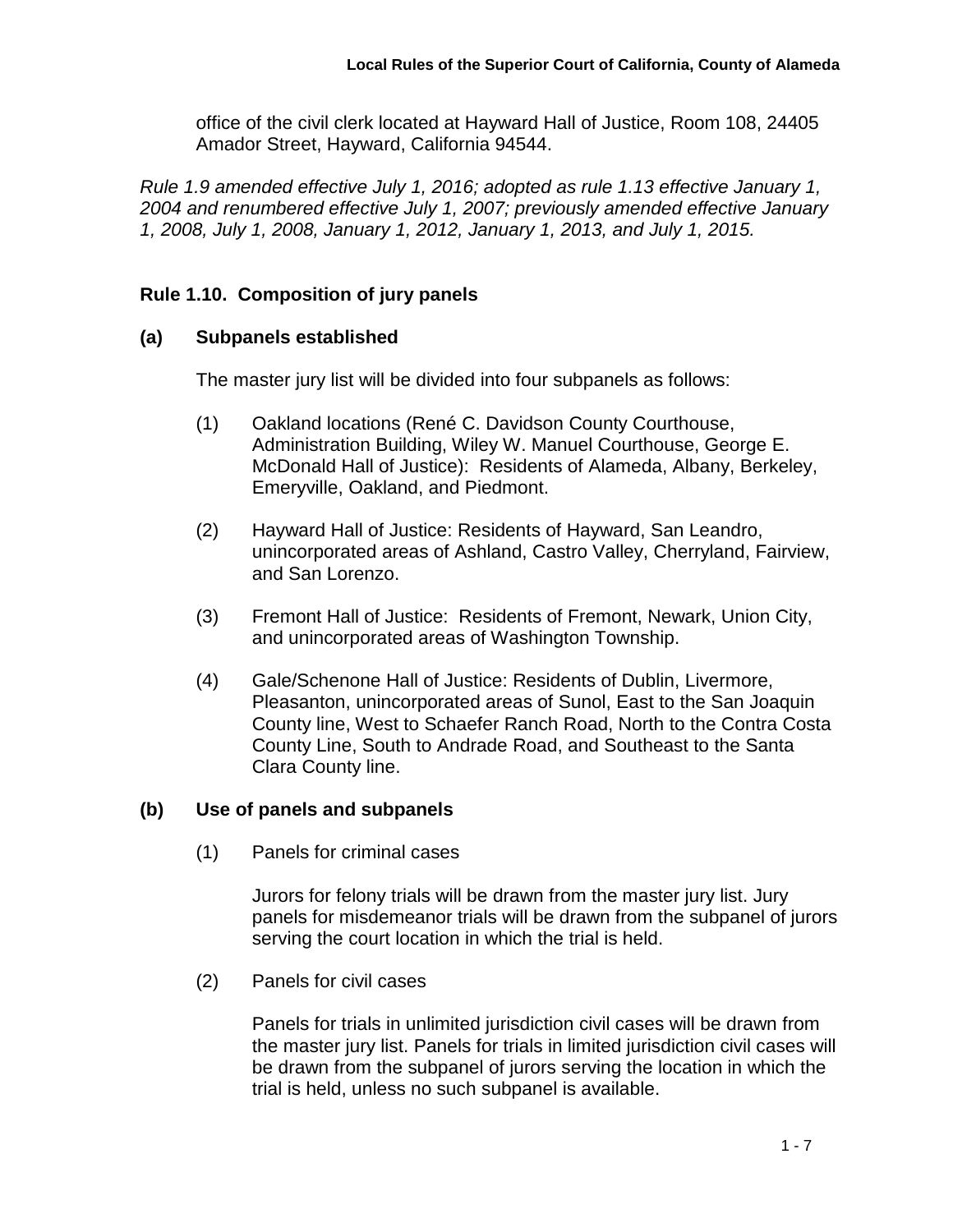# **(c) Use of master panel if subpanel is insufficient**

If the number of jurors in a subpanel should prove insufficient, the trial judge will have the discretion to utilize available jurors drawn from the master jury list.

*Rule 1.10 amended effective January 1, 2011; adopted as rule 1.11 effective July 1, 1999 and renumbered effective July 1, 2007; previously amended effective May 1, 2000, January 1, 2001, February 5, 2001 and January 1, 2008.*

## **Rule 1.11. Protocol regarding inter-court communication of domestic violence restraining orders**

## **(a) Statement of purpose**

This protocol is adopted in compliance with California Rules of Court, rule 5.450, effective January 1, 2004 and renumbered effective January 1, 2007, and complies with California Family Code sections 6380 and 6383, as well as California Penal Code section 136.2 as currently amended.

## **(b) Protocol goals**

The goals of this protocol are to:

- (1) Establish a procedure for communication among courts issuing criminal protection orders and courts issuing orders involving child custody and visitation orders, regarding the existence and terms of criminal protective orders and child custody and visitation orders, including:
	- (A) A required procedure for courts issuing child custody or visitation to make reasonable efforts to determine whether there exists any criminal court protective order that involves any party to the action; and
	- (B) A procedure to require courts issuing criminal court protective orders to make reasonable efforts to determine whether there exists any child custody or visitation orders that involve any party to the action.
- (2) Establish a procedure by which the court issuing the criminal court protective order may, after consultation with a court issuing subsequent child custody and visitation orders, modify the criminal court protective order to allow or restrict contact between the person restrained by the order and his or her children.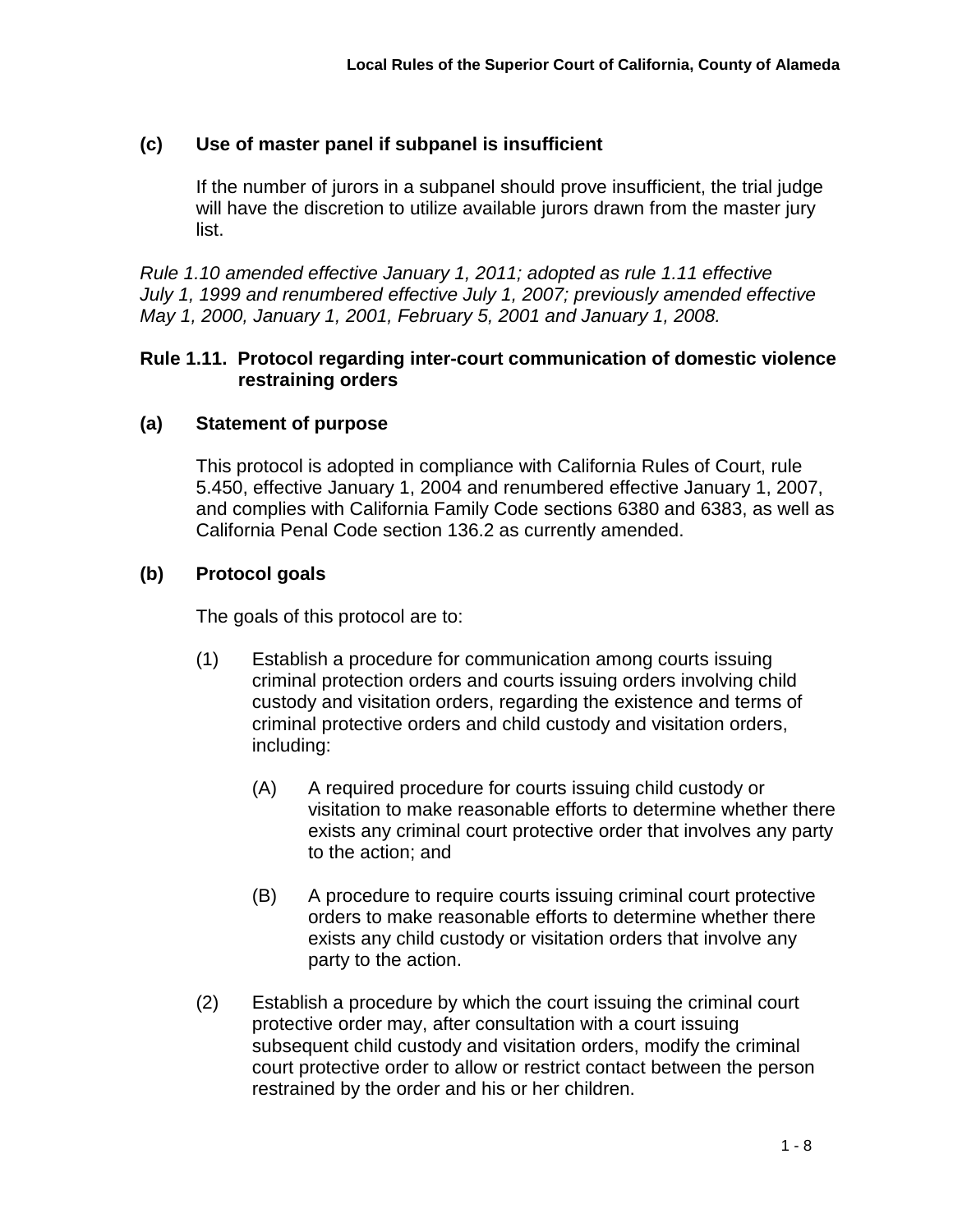- (3) The above-described orders shall include the following:
	- (A) Family law court orders made pursuant to the Domestic Violence Prevention Act (F.C. section 6200 et. seq.);
	- (B) Juvenile court orders made pursuant to W. & I. section 213.5;
	- (C) Criminal court orders made pursuant to P.C. 136.2 where the victim and the defendant have a relationship as defined in F.C. section 6211;
	- (D) Civil court orders made pursuant to C.C.P. section 527.6 where the victim and the defendant have a relationship as defined in F.C. section 6211;
	- (E) Probate court orders made in guardianship cases.
- (4) Provide for the co-existence of non-conflicting orders with the following limitations:
	- (A) The criminal court protective order under P.C. section 136.2 supersedes all other orders in the event of a conflict; and
	- (B) All orders involving child visitation with the restrained person shall be specific as to time, date, and location of the visit and shall include provisions for the safe exchange of the children. Safety of all parties shall be the court's paramount concern.
- (5) Encourage the establishment of regional communication systems with courts in neighboring counties regarding the existence and terms of criminal court protective orders.

#### **(c) Protocol**

Court communication regarding restraining orders – criminal, civil, family, juvenile, probate:

- (1) Criminal protective orders take precedence over all other protective orders issued by the civil, family, juvenile and probate courts, subject to the provisions below.
- (2) Criminal court procedure:
	- (A) When the criminal court issues criminal protective orders protecting victims, the criminal court shall determine whether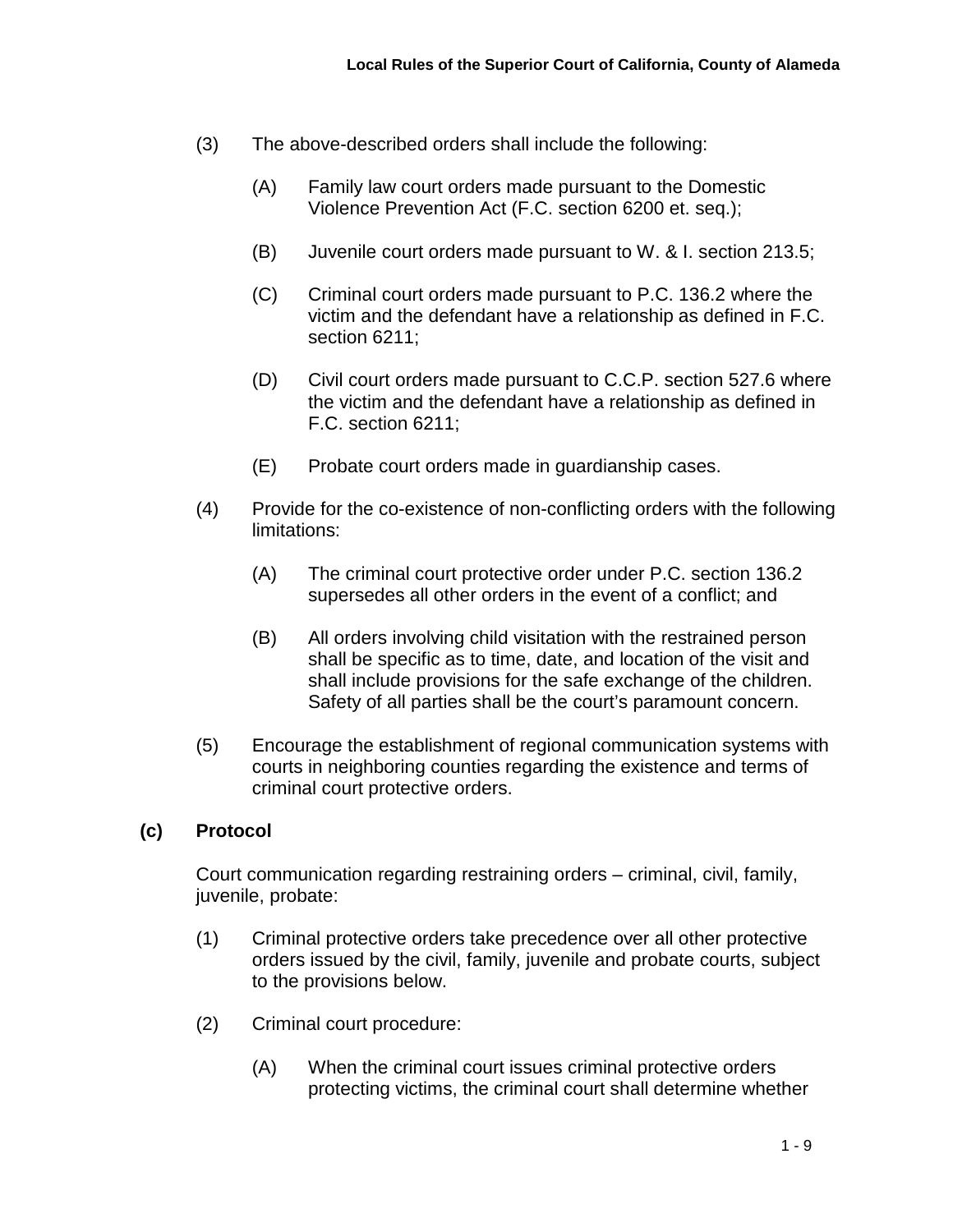there are any minor children of the relationship between the defendant/restrained person and the victim/protected person, and whether there are any court orders for custody/visitation for those minor children.

- (B) If there are minor children, the criminal court shall consider whether peaceful contact with the victim/protected person should be allowed for the purpose of allowing defendant/restrained person to visit the minor children. The court shall give the defendant/restrained person an information packet concerning his or her rights to request custody and/or visitation through the family or juvenile court, along with directions to the Self-Help Center.
- (C) The criminal court shall also determine whether there are any existing protective/restraining orders involving the defendant/restrained person, the victim/protected person, and/or the minor children. Subject to available resources, the court shall examine available databases for existing protective or restraining orders before issuing permanent criminal protective orders.
- (D) If the criminal court order includes minor children as named protected parties, the order may be made explicitly subject to modification by a civil, family, juvenile, or probate judge. If this qualifying clause is not included in the criminal court order, the order may not be modified without notification and consent of the issuing criminal court.
- (E) When the criminal court issues criminal protective orders that list the defendant/restrained person's minor children as protected persons, the criminal court shall forward a copy of its order to the family court. If a civil, juvenile, or probate court proceeding concerning the family is pending, a copy of the order shall be faxed to the applicable court.
- (3) Modification of criminal protective orders:
	- (A) Any court responsible for issuing custody or visitation orders involving minor children of a defendant/restrained person subject to a criminal protective order may modify the criminal protective order if all of the following circumstances are applicable:
		- (i) Both the defendant/restrained person and the victim/protected person are subject to the jurisdiction of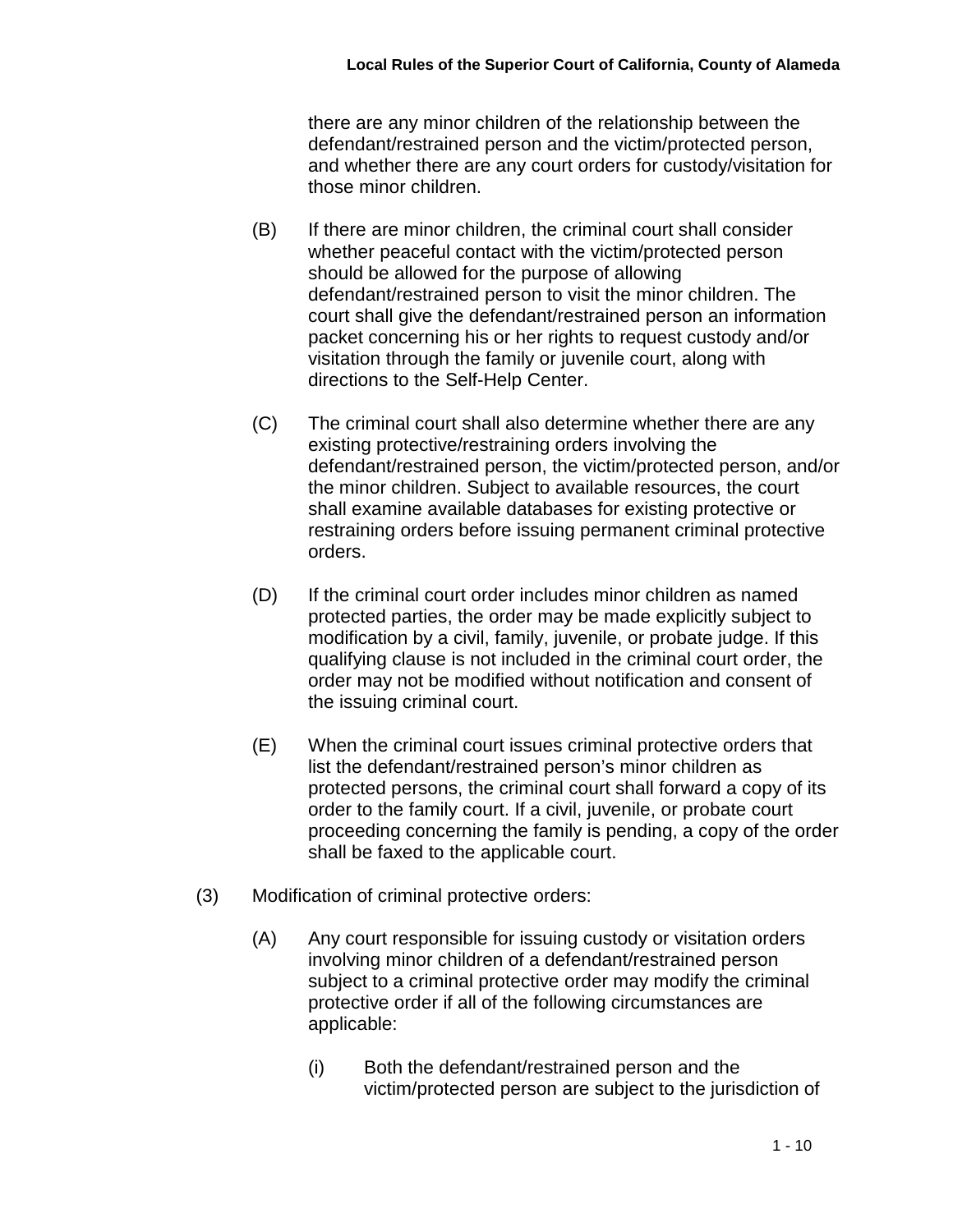the family, juvenile, or probate court; and both parties are present before the court.

- (ii) The defendant/restrained person is on probation (formal or court) or has a case pending for a domestic violence offense in Alameda County.
- (iii) The family, juvenile, or probate court identifies a criminal protective order issued against the defendant, which is inconsistent with a proposed family, juvenile, or probate court order, such that the family, juvenile, or probate order is/will be more restrictive than the criminal protective order.
- (iv) Both the victim/protected person and the defendant/ restrained person agree that the criminal protective order may be modified to a less restrictive order.
- (B) A criminal protective order may not be modified to a less restrictive order or to one permitting proposed visitation or custody unless a clause specifically allowing such a modification or amendment is included in the criminal protective order. (See section 2D, supra.)
- (C) If the aforementioned clause allowing modification of a criminal protective order does not appear on the face of the order, or if any party objects to the modification of the criminal protective order, the family, juvenile, or probate court shall, at the request of an interested party or on its own motion, calendar a hearing before the criminal court on the issue of whether a criminal protective order should be modified. The family, juvenile, or probate court shall provide the criminal court with copies of existing or proposed orders relating to the matter. Notice of the hearing will be provided to all counsel and parties.

## **Any modification of a Criminal Court Protective Order must be communicated to the Alameda County District Attorney's Office.**

- (4) Family, juvenile, probate, civil court restraining orders involving child custody and visitation orders:
	- (A) All personal conduct and stay away restraining orders in a judgment must include the date of expiration of such orders and good cause for granting such order(s) shall be set forth in attached declaration(s). In addition, all such restraining orders must be separately set forth on a CLETS or other applicable Judicial Council form.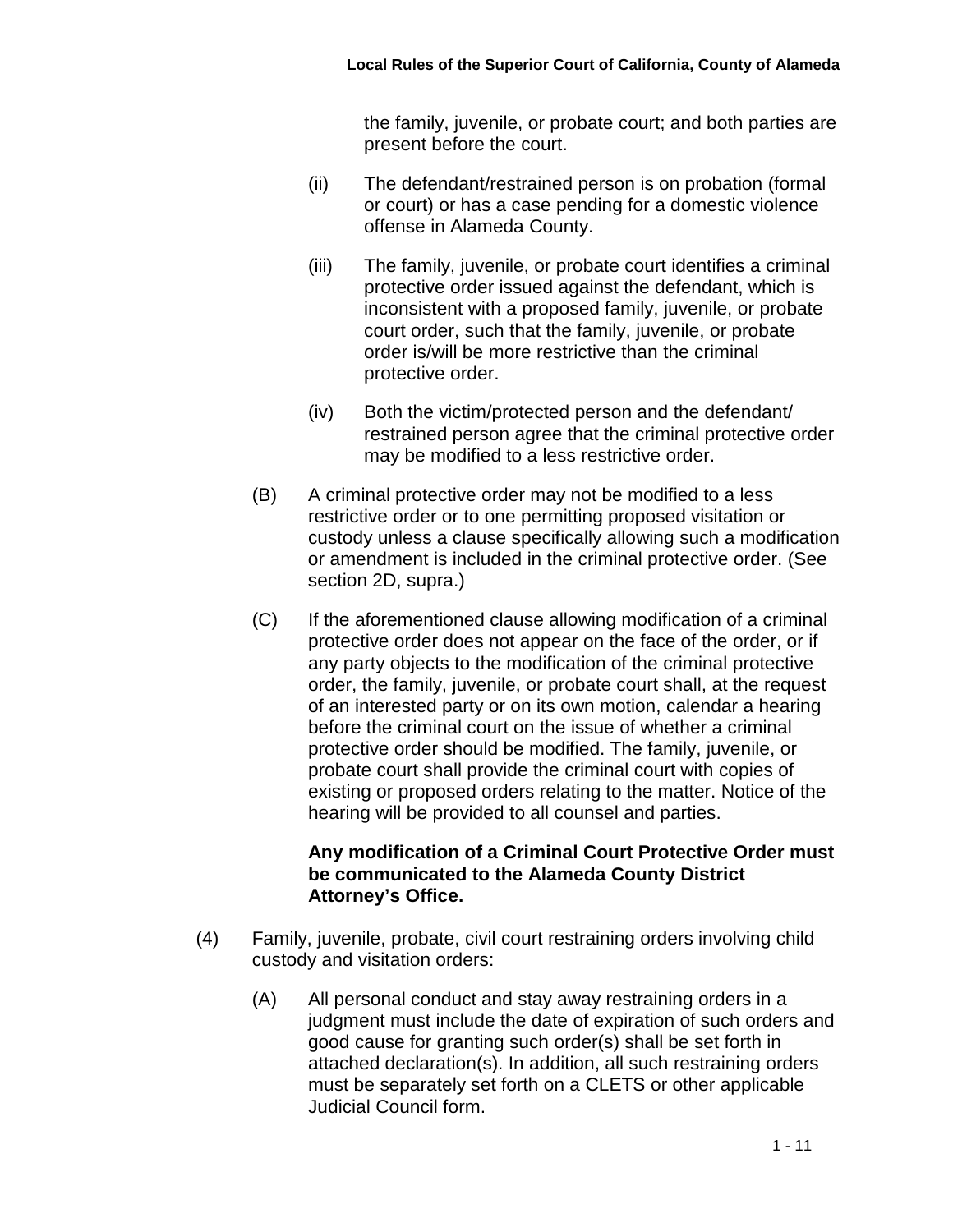- (B) Subject to available resources, the family, juvenile, and probate courts shall examine appropriate available databases for existing restraining or protective orders involving the same restrained and protected parties before issuing permanent CLETS civil restraining orders. In the event that this information is not available to the judicial officer, inquiry shall be made of the parties before issuing permanent CLETS civil restraining orders.
- (C) Any order of the family, juvenile, or probate court that permits contact between a defendant/restrained person subject to either CLETS civil restraining orders or criminal protective orders and his or her minor children, shall contain specific language setting forth the time, day, place, and manner of the transfer of the minor children, including the safe exchange of the minor children, in accordance with Family Code Section 3100. Such an order shall not contain language that conflicts with a criminal protective order. Safety of all parties shall be the court's paramount concern. The court or a court-related agency may recommend safe and specific contact with the minor children. and direct the defendant/restrained person and/or the victim/protected person to the process for modification of protective orders.

*Rule 1.11 amended and renumbered effective July 1, 2007; adopted as section 'G' of Appendix to Chapters 4 and 5 effective July 1, 2005; previously amended effective January 1, 2007.*

# **Rule 1.12. Forms [Reserved]**

# **Rule 1.13. Failure to comply with these rules**

Failure to comply with these rules is punishable by contempt or other sanctions including, but not limited to, any sanctions provided for in these rules.

*Rule 1.13 amended and renumbered effective July 1, 2007; adopted as rule 1.9 effective May 19, 1998.*

# **Rule 1.85. Electronic filing of documents in criminal cases**

## **(a) Preference for electronic filing**

The court prefers that all filings in criminal matters be filed electronically.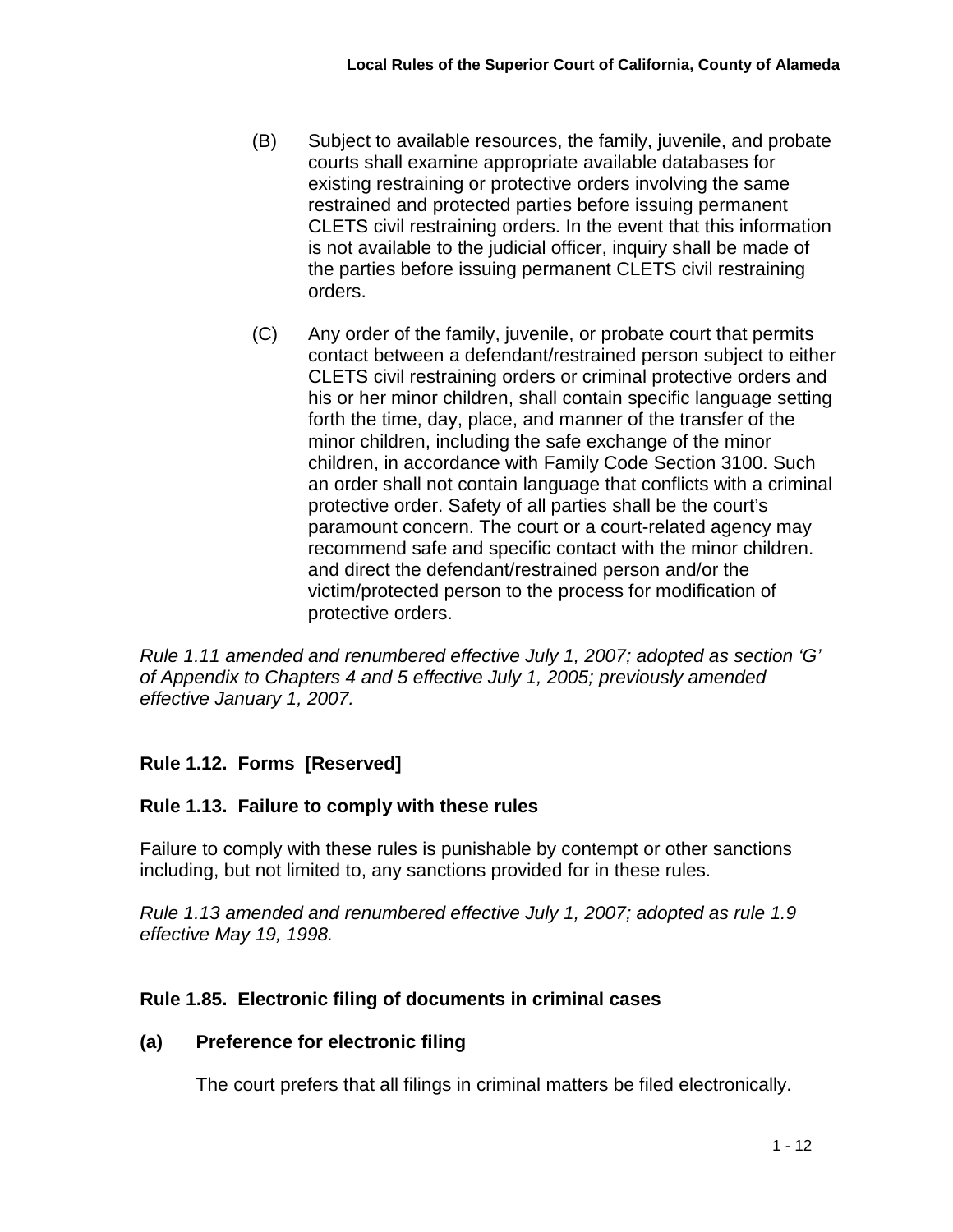# **(b) Methods of electronic filing**

Parties may electronically file documents in two ways.

- (1) Parties with computer systems that are integrated with the court's case management system may file directly through those systems. Parties with computer systems that are integrated with the court's system include the Alameda County District Attorney's Office, Alameda County Public Defender's Office, Alameda County Probation Department, Division of Adult Parole Operations of the California Department of Corrections and Rehabilitation, California Department of Child Support Services, and the California Department of Social Services.
- (2) Parties that do not have computer systems that are integrated with the court's case management system must use one of the court's certified Electronic Filing Service Providers (EFSPs). The court maintains a current list of certified EFSPs on its web site at [http://www.alameda.courts.ca.gov/Pages.aspx/efiling.](http://www.alameda.courts.ca.gov/Pages.aspx/efiling)

### **(c) Filing confidential documents or documents containing confidential information**

Where authorized or required by law or court order, parties may designate all or portions of electronically filed documents as confidential. Information on filing confidential documents may be obtained through the filer's EFSP and the Court's web site at [http://www.alameda.courts.ca.gov/Pages.aspx/efiling.](http://www.alameda.courts.ca.gov/Pages.aspx/efiling)

## **(d) Date and time of filing**

Parties may electronically transmit a document to the court at any time. Acceptance of a transmitted document for filing occurs on the (i) date the document is submitted, if the submission occurs between 12:00 a.m. and 11:59 p.m. on a day when the clerk's office is open for business, or (ii) next day when the clerk's office is open for business following submission of the document, if the submission occurs on a day when the clerk's office is closed.

## **(e) Confirmation of receipt**

The court will provide an electronic confirmation to the filer indicating the date and time the document was received.

## **(f) Confirmation of filing**

The court will provide an electronic confirmation to the filer indicating the date and time the document was filed.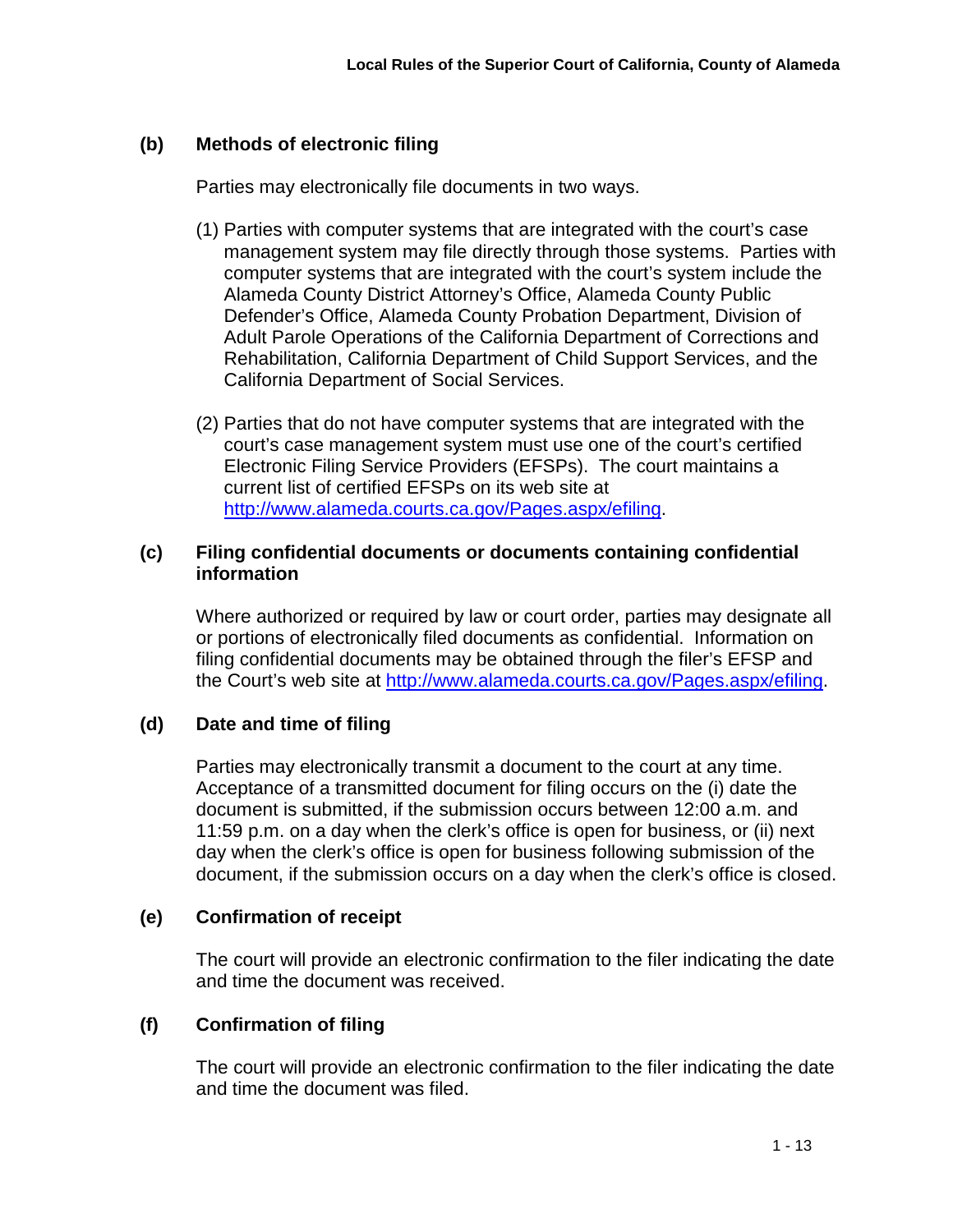## **(g) Errors in electronically filed documents**

The filing party is solely responsible for the accuracy of the data and information contained in electronically filed documents.

#### **(h) Hearing dates for electronically filed motions**

Hearing dates and times for motions filed electronically under this rule shall be set in conformity with the procedures followed in the courtroom in which the motion will be set for hearing or heard.

## **(i) Courtesy copies of electronically filed documents**

When any document is electronically filed in a criminal matter in connection with a hearing scheduled for two or fewer days from the date of filing, the filer must also deliver a paper copy to the department where the matter is scheduled to be heard.

## **(j) Electronic service**

A party filing documents electronically under this rule is deemed to have consented to accepting electronic service of documents by all other parties and the court.

*Rule 1.85 adopted effective January 1, 2016.*

## **Rule 1.86. Electronic filing of documents in juvenile cases**

## **(a) Preference for electronic filing**

The court prefers that all filings in juvenile matters be filed electronically.

## **(b) Methods of electronic filing**

Parties may electronically file documents in two ways.

(1) Parties with computer systems that are integrated with the court's case management system may file directly through those systems. Parties with computer systems that are integrated with the court's system include the Alameda County District Attorney's Office, Alameda County Public Defender's Office, Alameda County Probation Department, Division of Adult Parole Operations of the California Department of Corrections and Rehabilitation, California Department of Child Support Services, and the California Department of Social Services.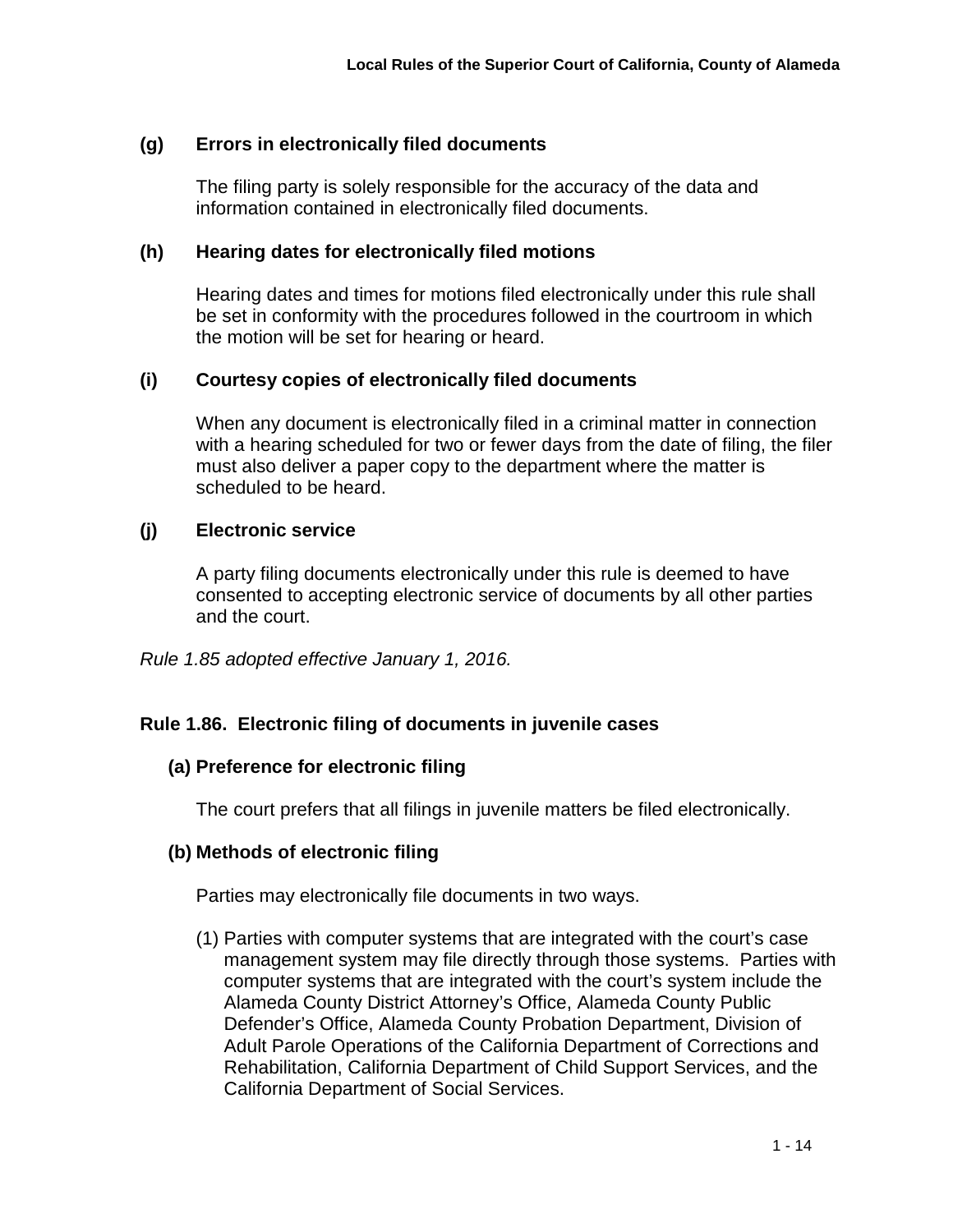(2) Parties that do not have computer systems that are integrated with the court's case management system must use one of the court's certified Electronic Filing Service Providers (EFSPs). The court maintains a current list of certified EFSPs on its web site at [http://www.alameda.courts.ca.gov/Pages.aspx/efiling.](http://www.alameda.courts.ca.gov/Pages.aspx/efiling)

## **(c) Filing confidential documents or documents containing confidential information**

Where authorized or required by law or court order, parties may designate all or portions of electronically filed documents as confidential. Information on filing confidential documents may be obtained through the filer's EFSP and the Court's web site at [http://www.alameda.courts.ca.gov/Pages.aspx/efiling.](http://www.alameda.courts.ca.gov/Pages.aspx/efiling)

## **(d) Date and time of filing**

Parties may electronically transmit a document to the court at any time. Acceptance of a transmitted document for filing occurs on the (i) date the document is submitted, if the submission occurs during the normal business hours of the clerk's office, or (ii) next day when the clerk's office is open for business following submission of the document, if the submission occurs after the normal business hours of the clerk's office or on a day when the clerk's office is closed. For purposes of this rule, "normal business hours of the clerk's office" means Monday through Friday from 8:30 a.m. to 4:30 p.m.

# **(e) Confirmation of receipt**

The court will provide an electronic confirmation to the filer indicating the date and time the document was received.

# **(f) Confirmation of filing**

The court will provide an electronic confirmation to the filer indicating the date and time the document was filed.

# **(g) Errors in electronically filed documents**

The filing party is solely responsible for the accuracy of the data and information contained in electronically filed documents.

## **(h) Hearing dates for electronically filed motions**

The electronic filing of a document under this rule will not result in the hearing date indicated on the pleading until the filing party has received approval of the hearing date as set out in Local Rule 5.504(a). If a filing party has received approval of the hearing date, the party should indicate that approval using the "note," "comment," or other corresponding feature of the EFSP or integration used to file the document.